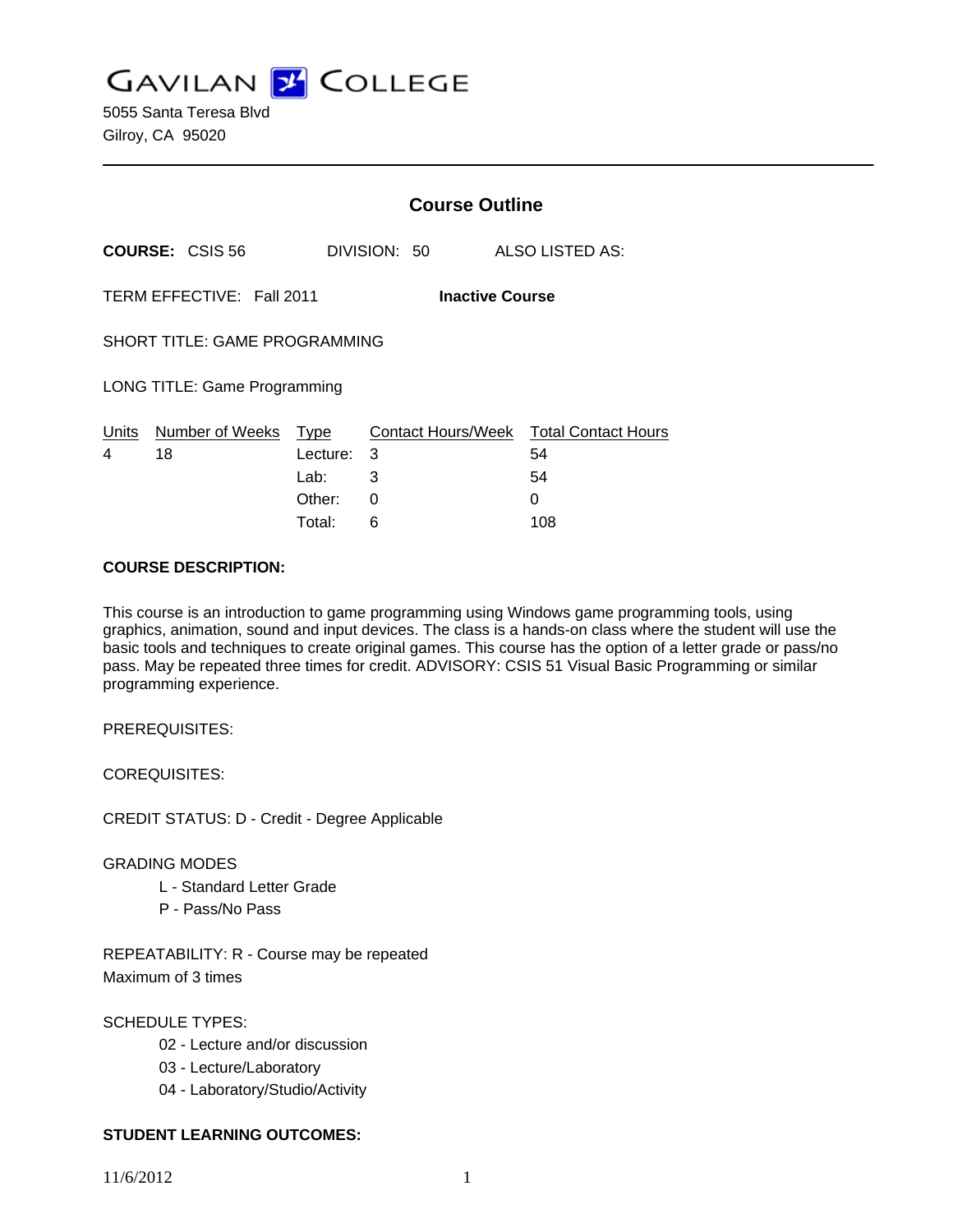1. Select game playing hardware and software. ILO: 3, 2,1, 5 Measure: Projects, homework, and quizzes 2. Create game programs with sound, graphics, and action. ILO: 7, 5, 3, 2, 1 Measure: Projects, homework, and tests 3. Create game program libraries that can be used with other games. ILO: 3,7,2,1,5 Measure: Projects, homework, and test

### **CONTENT, STUDENT PERFORMANCE OBJECTIVES, OUT-OF-CLASS ASSIGNMENTS**

Inactive Course: 09/26/2011 Students repeating this class will learn features of new software and hardware under guidance of an instructor. Week 1-2 6/6 Hours Lecture: Game programming basics: hardware and software. Learning Visual Basic Homework/Lab: Read the chapters covered in the class lectures, and do the homework at the end of the chapters. Do homework and programs assigned in lecture on game programming. Performance objectives: Select and evaluate software and hardware for developing computer games. Select the software version they want to use, and start to learn the language. Week 3-4 6/6 Hours Lecture: Visual Basic objects and code Using Windows Applications Programming Interface (API) Using API to create points, lines, rectangles, circles, bitmaps, and other objects. Homework/Lab: Read the chapters covered in the class lectures, and do the homework at the end of the chapters. Do homework and programs assigned in lecture on game programming. Performance objectives: Write computer games using VB. Use Windows Applications Programming Interface (API) to create programs. Create points, lines, rectangles, circles, bitmaps, and other objects. Week 5-6 6/6 Hours Lecture: Designing for efficiency and optimizing code Object -Oriented programming Using DirectX Homework/Lab: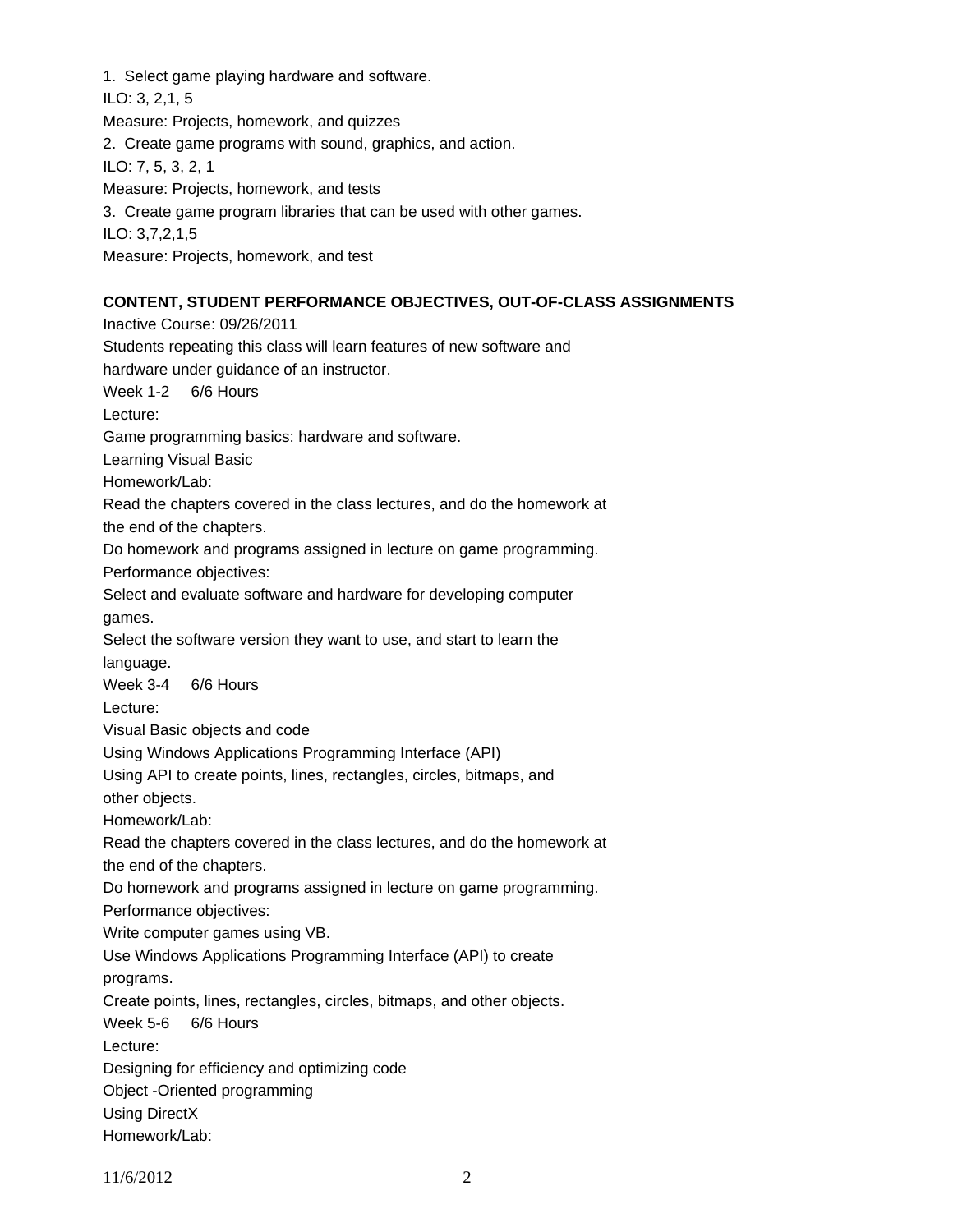Read the chapters covered in the class lectures, and do the homework at the end of the chapters. Do homework and programs assigned in lecture on game programming. Performance objectives: Write efficient programs and do time tests on the programs. Write game programs using Object -Oriented programming. Use DirectX with VB to write more interesting programs. Week 7-8 6/6 Hours Lecture: Bitmap handling in VB and Windows Sprite properties and functionality Homework/Lab: Read the chapters covered in the class lectures, and do the homework at the end of the chapters. Do homework and programs assigned in lecture on game programming. Performance objectives: Use VB and Windows bitmaps. Write game programs with sprites. Week 9-10 6/6 Hours Lecture: Using high-speed animation Using DirectDraw Mid-term projects and quizzes. Homework/Lab: Read the chapters covered in the class lectures, and do the homework at the end of the chapters. Do homework and programs assigned in lecture on game programming. Performance objectives: Write game programs using high animation, double buffering and arcadestyle scrolling. Write game programs using DirectDraw surfaces Week 11-12 6/6 Hours Lecture: Introducing sound and music Handling user input Homework/Lab: Read the chapters cover in the class lectures, and do the homework at the end of the chapters. Do homework and programs assigned in lecture on game programming. Performance objectives: Write game programs using with sound and music Write game programs using user input from the keyboard, mouse, and joystick. Week 13-14 6/6 Hours Lecture: Creating game libraries using graphics and sprites in 3-D games. Homework/Lab: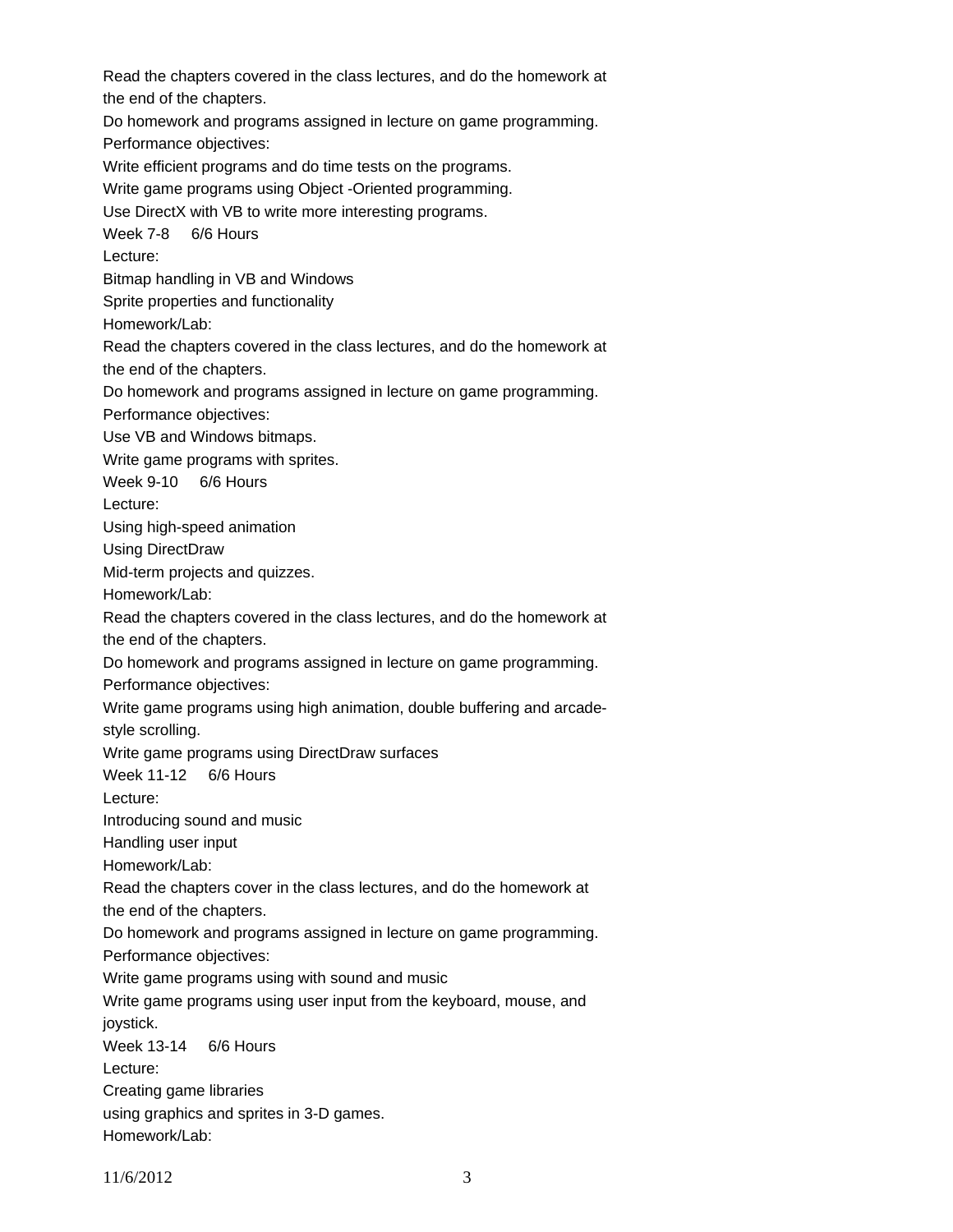Read the chapters covered in the class lectures, and do the homework at the end of the chapters.

Do homework and programs assigned in lecture on game programming. Performance objectives:

Create game libraries that can be used with other programs.

Write 3-D game programs using graphics and sprites.

Week 15-16 6/6 Hours

Lecture:

Using artificial intelligence, computer player control, and smart opponents

Using multiplayer programming, sockets, and socketchat.

Homework/Lab:

Read the chapters covered in the class lectures, and do the homework at the end of the chapters.

Do homework and programs assigned in lecture on game programming.

Performance objectives:

Write game programs using artificial intelligence, computer player

control, and smart opponent

Write game programs using multiplayer programming, sockets, and socketchat

Week 17 3/3 Hours

Lecture:

Introduction to DirectPlay

Game design basics, development phases, and post-production

Block attack, shooter, and combat games

Homework/Lab:

Read the chapters cover in the class lectures, and do the homework at the end of the chapters.

Do homework and programs assigned in lecture on game programming.

Performance objectives:

Write plans for development and post production of games

Write block attack, shooter, and combat game programs

Week 18 2 Hours

Final projects and test

ASSIGNMENTS:

See content section of course outline.

# **METHODS OF INSTRUCTION:**

Lecture, game examples, sample programs, quizzes, tests.

### **METHODS OF EVALUATION:**

This is a degree-applicable course, but substantial writing assignments are NOT appropriate, because the course primarily: Involves skill demonstrations or problem solving The problem-solving assignments required: Homework problems **Quizzes** The types of skill demonstrations required: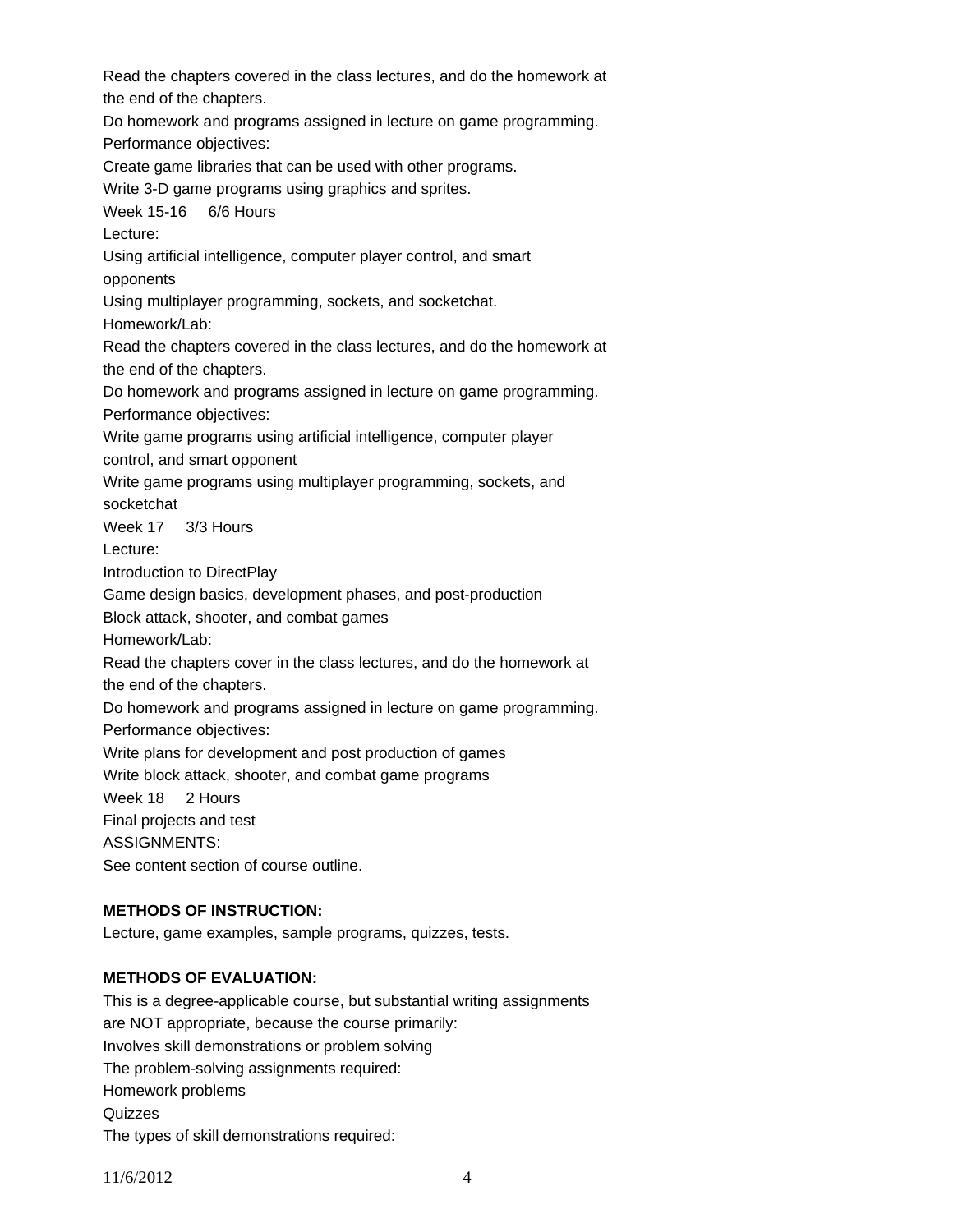Class performance Performance exams The types of objective examinations used in the course: Multiple choice True/false Matching items Completion Other category: None The basis for assigning students grades in the course: Writing assignments: 0% - 0% Problem-solving demonstrations: 40% - 80% Skill demonstrations: 30% - 60% Objective examinations: 10% - 30% Other methods of evaluation: 0% - 0%

### **REPRESENTATIVE TEXTBOOKS:**

"Microsoft Game Playing with DirectX" by Jonathan Harbour Premier Press, 2002, or other appropriate college level text. Reading level of text: 12 grade. Verified by: dvt Other Materials Required to be Purchased by the Student: Storage disk

### **ARTICULATION and CERTIFICATE INFORMATION**

 Transferable CSU, effective 200570 UC TRANSFER: Not Transferable Associate Degree: CSU GE: IGETC: CSU TRANSFER:

### **SUPPLEMENTAL DATA:**

Basic Skills: N Classification: I Noncredit Category: Y Cooperative Education: Program Status: 1 Program Applicable Special Class Status: N CAN: CAN Sequence: CSU Crosswalk Course Department: CSIS CSU Crosswalk Course Number: 56 Prior to College Level: Y Non Credit Enhanced Funding: N Funding Agency Code: Y In-Service: N Occupational Course: D

11/6/2012 5